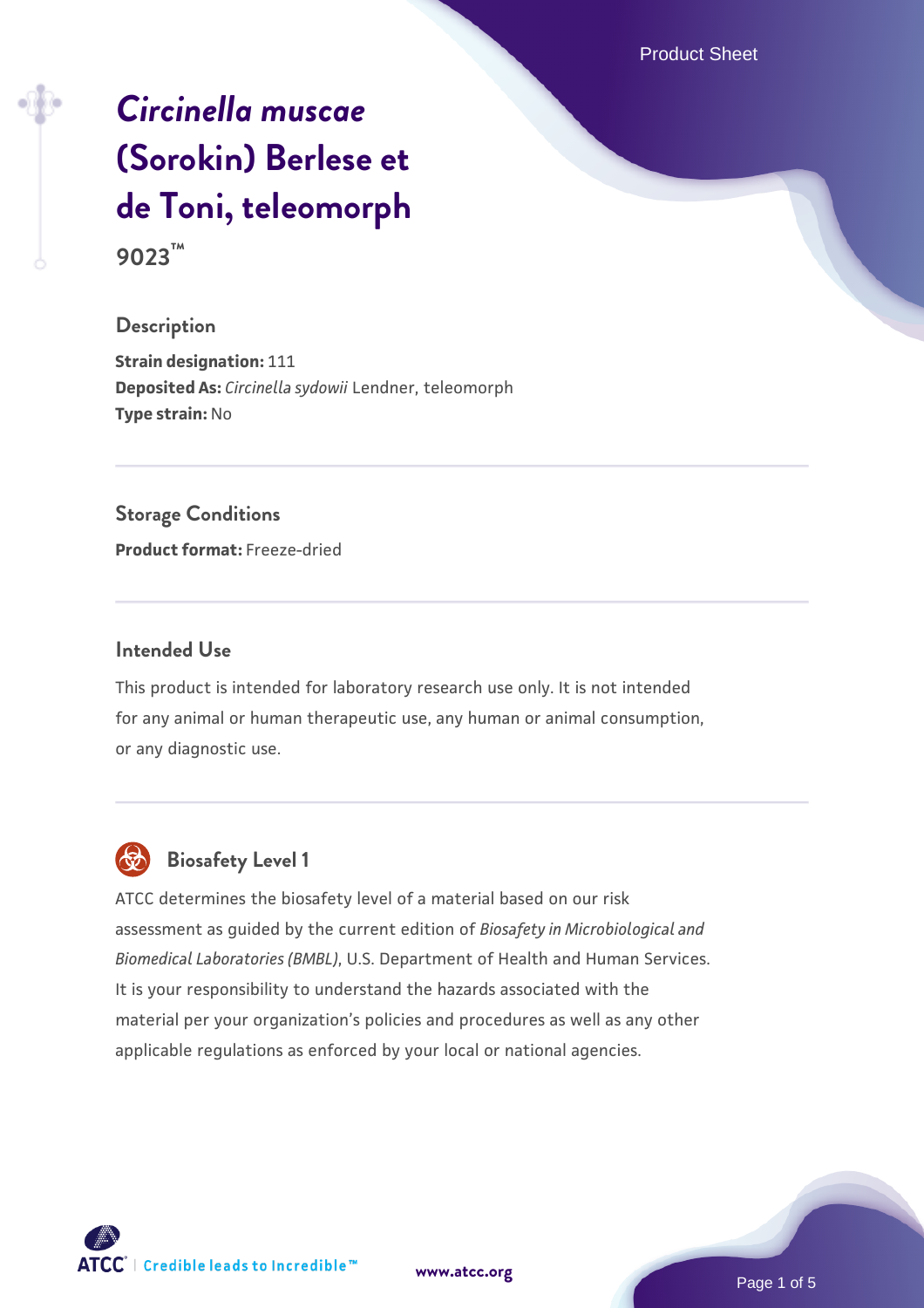**9023**

ATCC highly recommends that appropriate personal protective equipment is always used when handling vials. For cultures that require storage in liquid nitrogen, it is important to note that some vials may leak when submersed in liquid nitrogen and will slowly fill with liquid nitrogen. Upon thawing, the conversion of the liquid nitrogen back to its gas phase may result in the vial exploding or blowing off its cap with dangerous force creating flying debris. Unless necessary, ATCC recommends that these cultures be stored in the vapor phase of liquid nitrogen rather than submersed in liquid nitrogen.

### **Certificate of Analysis**

For batch-specific test results, refer to the applicable certificate of analysis that can be found at www.atcc.org.

### **Growth Conditions**

**Medium:**  [ATCC Medium 336: Potato dextrose agar \(PDA\)](https://www.atcc.org/-/media/product-assets/documents/microbial-media-formulations/3/3/6/atcc-medium-336.pdf?rev=d9160ad44d934cd8b65175461abbf3b9) **Temperature:** 26°C

### **Material Citation**

If use of this material results in a scientific publication, please cite the material in the following manner: *Circinella muscae* (Sorokin) Berlese et de Toni, teleomorph (ATCC 9023)

### **References**

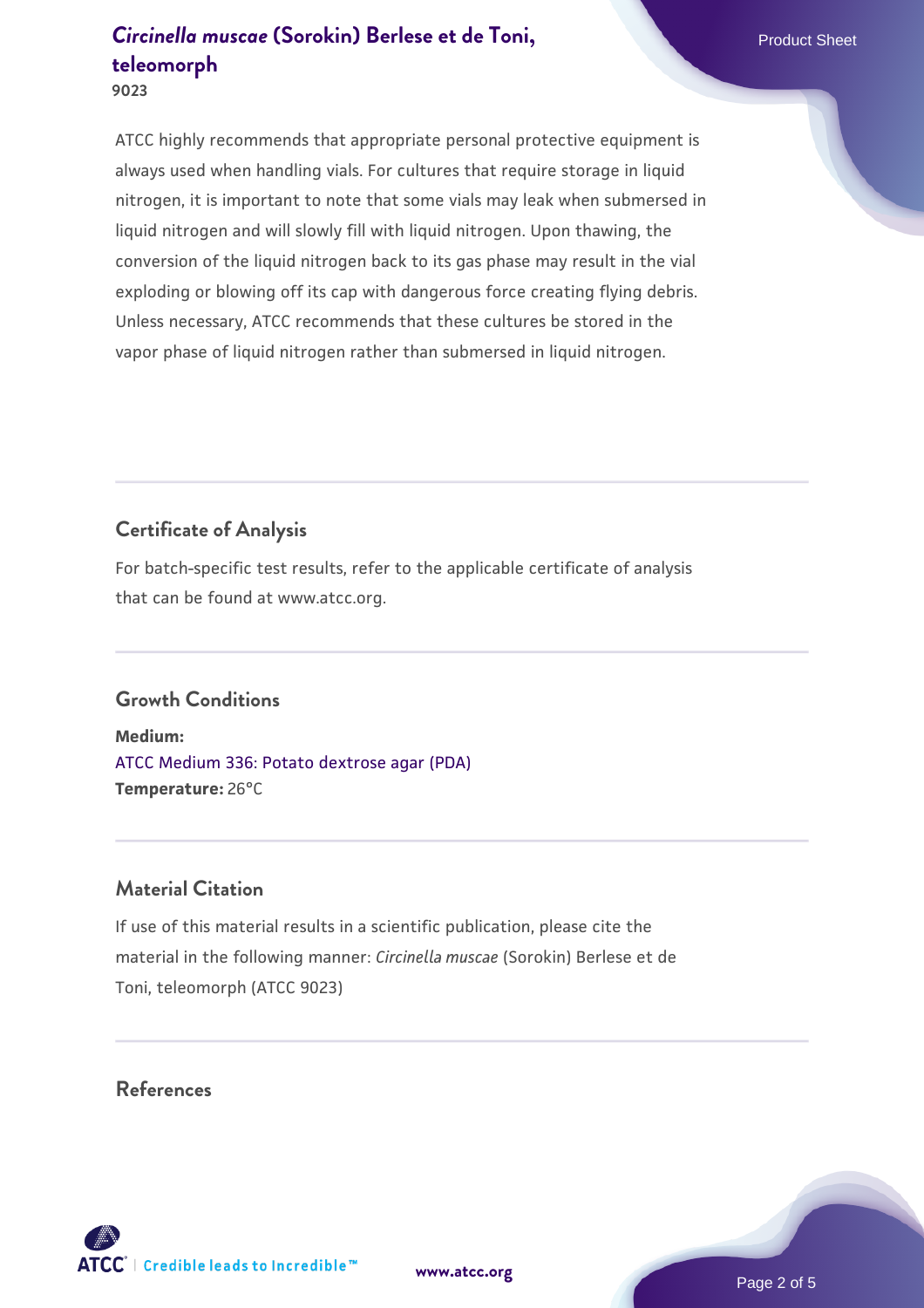#### **9023**

References and other information relating to this material are available at www.atcc.org.

#### **Warranty**

The product is provided 'AS IS' and the viability of ATCC<sup>®</sup> products is warranted for 30 days from the date of shipment, provided that the customer has stored and handled the product according to the information included on the product information sheet, website, and Certificate of Analysis. For living cultures, ATCC lists the media formulation and reagents that have been found to be effective for the product. While other unspecified media and reagents may also produce satisfactory results, a change in the ATCC and/or depositor-recommended protocols may affect the recovery, growth, and/or function of the product. If an alternative medium formulation or reagent is used, the ATCC warranty for viability is no longer valid. Except as expressly set forth herein, no other warranties of any kind are provided, express or implied, including, but not limited to, any implied warranties of merchantability, fitness for a particular purpose, manufacture according to cGMP standards, typicality, safety, accuracy, and/or noninfringement.

#### **Disclaimers**

This product is intended for laboratory research use only. It is not intended for any animal or human therapeutic use, any human or animal consumption, or any diagnostic use. Any proposed commercial use is prohibited without a license from ATCC.

While ATCC uses reasonable efforts to include accurate and up-to-date information on this product sheet, ATCC makes no warranties or representations as to its accuracy. Citations from scientific literature and patents are provided for informational purposes only. ATCC does not warrant

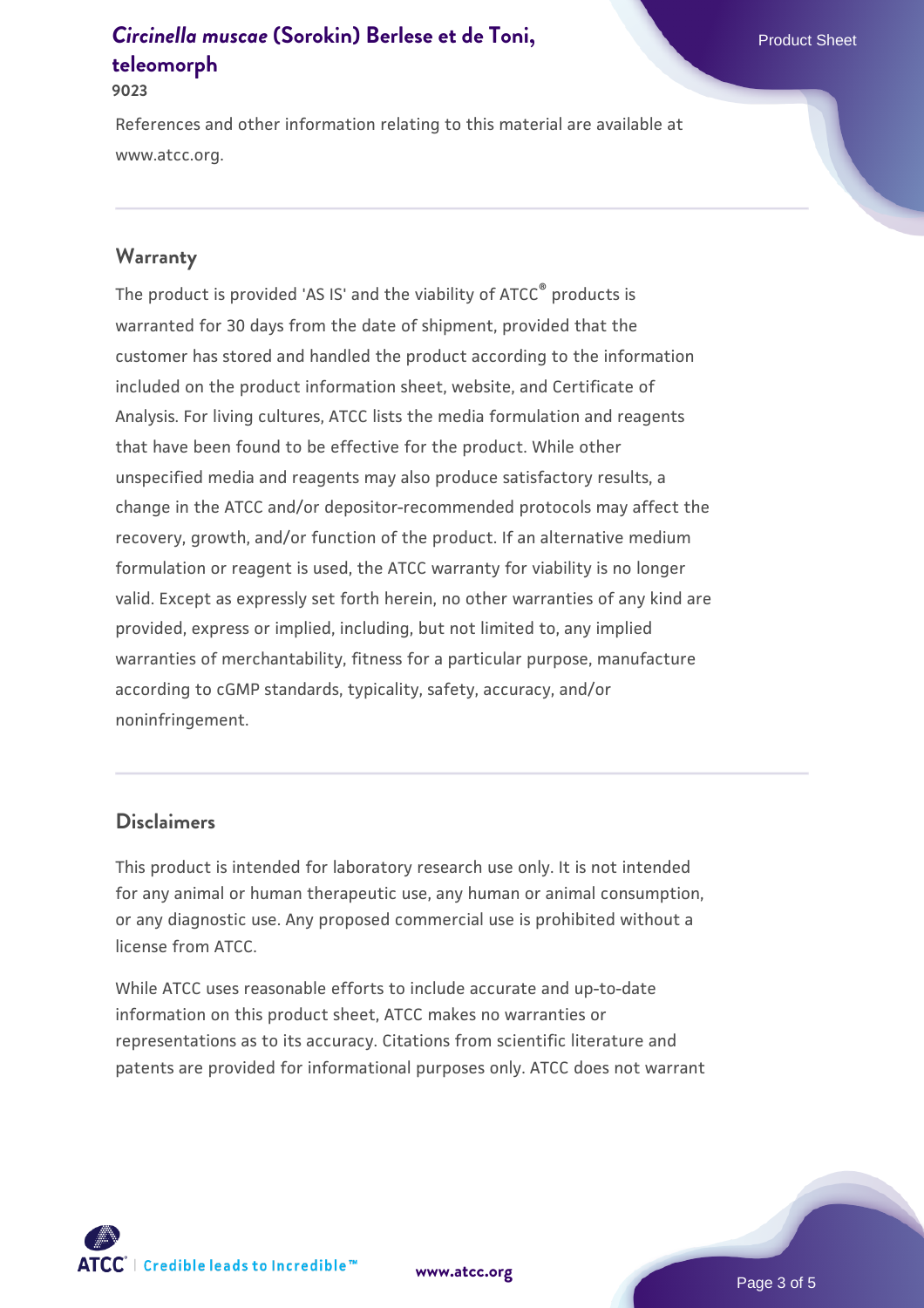**9023**

that such information has been confirmed to be accurate or complete and the customer bears the sole responsibility of confirming the accuracy and completeness of any such information.

This product is sent on the condition that the customer is responsible for and assumes all risk and responsibility in connection with the receipt, handling, storage, disposal, and use of the ATCC product including without limitation taking all appropriate safety and handling precautions to minimize health or environmental risk. As a condition of receiving the material, the customer agrees that any activity undertaken with the ATCC product and any progeny or modifications will be conducted in compliance with all applicable laws, regulations, and guidelines. This product is provided 'AS IS' with no representations or warranties whatsoever except as expressly set forth herein and in no event shall ATCC, its parents, subsidiaries, directors, officers, agents, employees, assigns, successors, and affiliates be liable for indirect, special, incidental, or consequential damages of any kind in connection with or arising out of the customer's use of the product. While reasonable effort is made to ensure authenticity and reliability of materials on deposit, ATCC is not liable for damages arising from the misidentification or misrepresentation of such materials.

Please see the material transfer agreement (MTA) for further details regarding the use of this product. The MTA is available at www.atcc.org.

### **Copyright and Trademark Information**

© ATCC 2021. All rights reserved. ATCC is a registered trademark of the American Type Culture Collection.

### **Revision**

This information on this document was last updated on 2021-05-19

### **Contact Information**



**[www.atcc.org](http://www.atcc.org)**